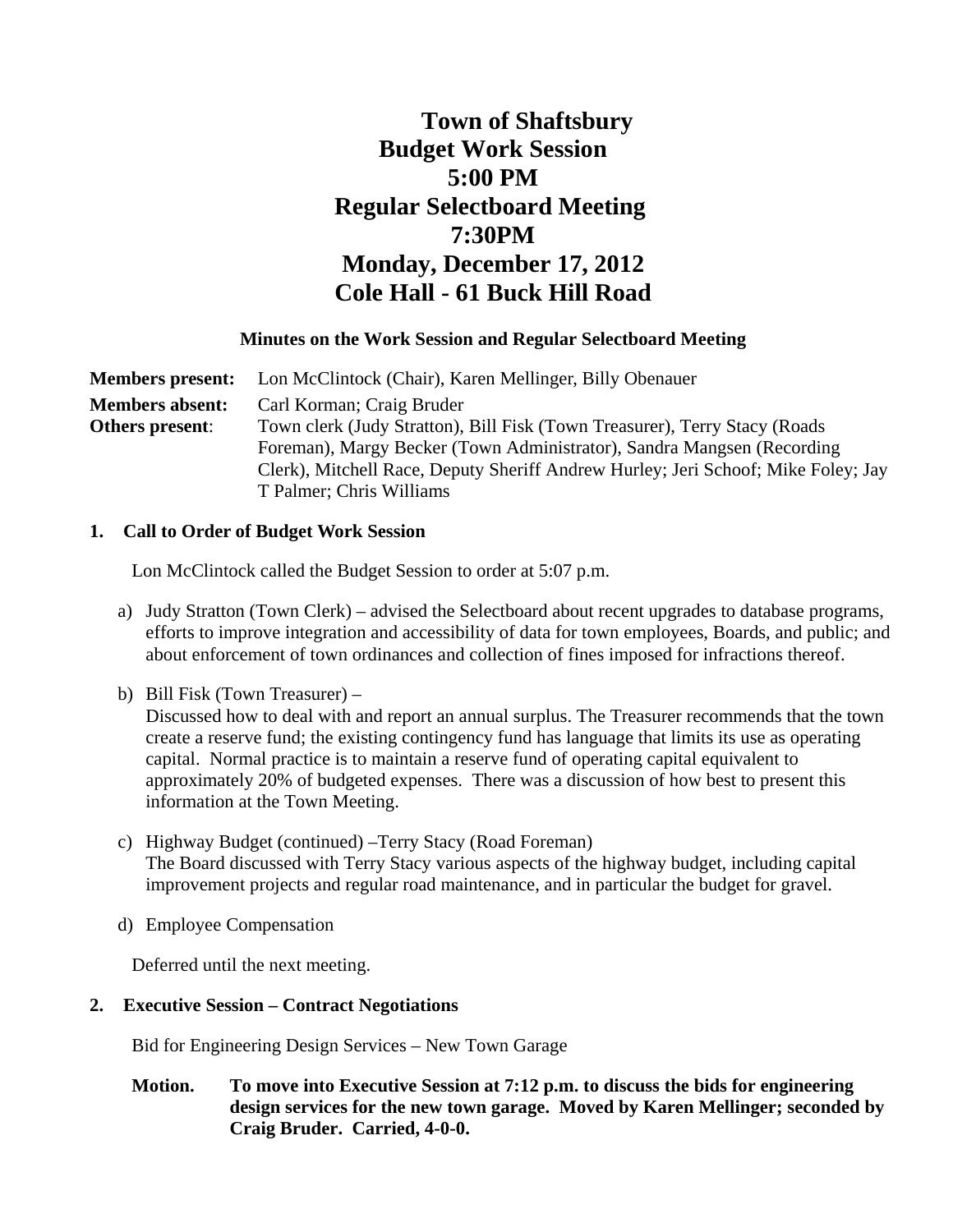The executive session ended at 7:55 p.m.

## **3. Call to Order of Regular Selectboard Meeting**

Lon McClintock called the meeting to order at 7:56 p.m.

Lon apologized for the late start, explaining that a budget meeting and a discussion in executive session had preceded the regular meeting, and had taken longer than expected.

## **4. Announcements**

Billy Obenauer apologized for missing some meetings due to conflicts with class times.

Karen thanked those involved with the tree lighting on Dec 9, especially members of the NorShaft Lions Club.

Margy Becker noted transfer station hours over the holidays: the transfer station will be closed Dec 25 and Jan 1. Otherwise there will be regular hours. She also reminded those in attendance of the winter parking ban now in effect.

A traffic slowing sign has been stolen shortly after being installed. Margy Becker asked anyone with information about this missing sign to share it with her.

She thanked Jerry Mattison (Emergency Coordinator) for helping to clean up an illegal waste dump of 400 mercury-containing flourescent lamp bulbs off of East Rd. Again she asked people to share whatever information they may have about that incident.

Lon McClintock asked residents to remember to license their dogs in 2013.

## **5. Public Comments**

Mike Foley asked about the status of the Gun Club zoning situation. Lon responded by explaining the situation as it has evolved within the DRB, the Environmental Court and the Vermont Supreme Court. The DRB continues to deal with aspects of the matter within its purview.

## **6. Conflict of Interest Statement**

There were none.

## **7. Emergency Management – Generator Installation**

Lon McClintock updated the Board and public with respect to the installation of the recently acquired generator. It is installed on a pad, and connected to the school's electrical system, operating by means of a direct line into the school's heating oil tank. The School Board may ask the Town to fund the installation completely, due to its own budget issues. The intention is to apply for a grant (50-50) to help with costs. Emergency management is a town function, but the school is a separate municipal corporation. The school is to be one of three available shelters, along with the two fire stations (Buck Hill and North Fire Station). The Red Cross provides supplies to shelters and has its own requirements for operations thereof.

The Selectboard will need to act on budgeting for installation of the generator. Consultation is needed with the Red Cross and School Board re collaboration to keep shelter ready and open when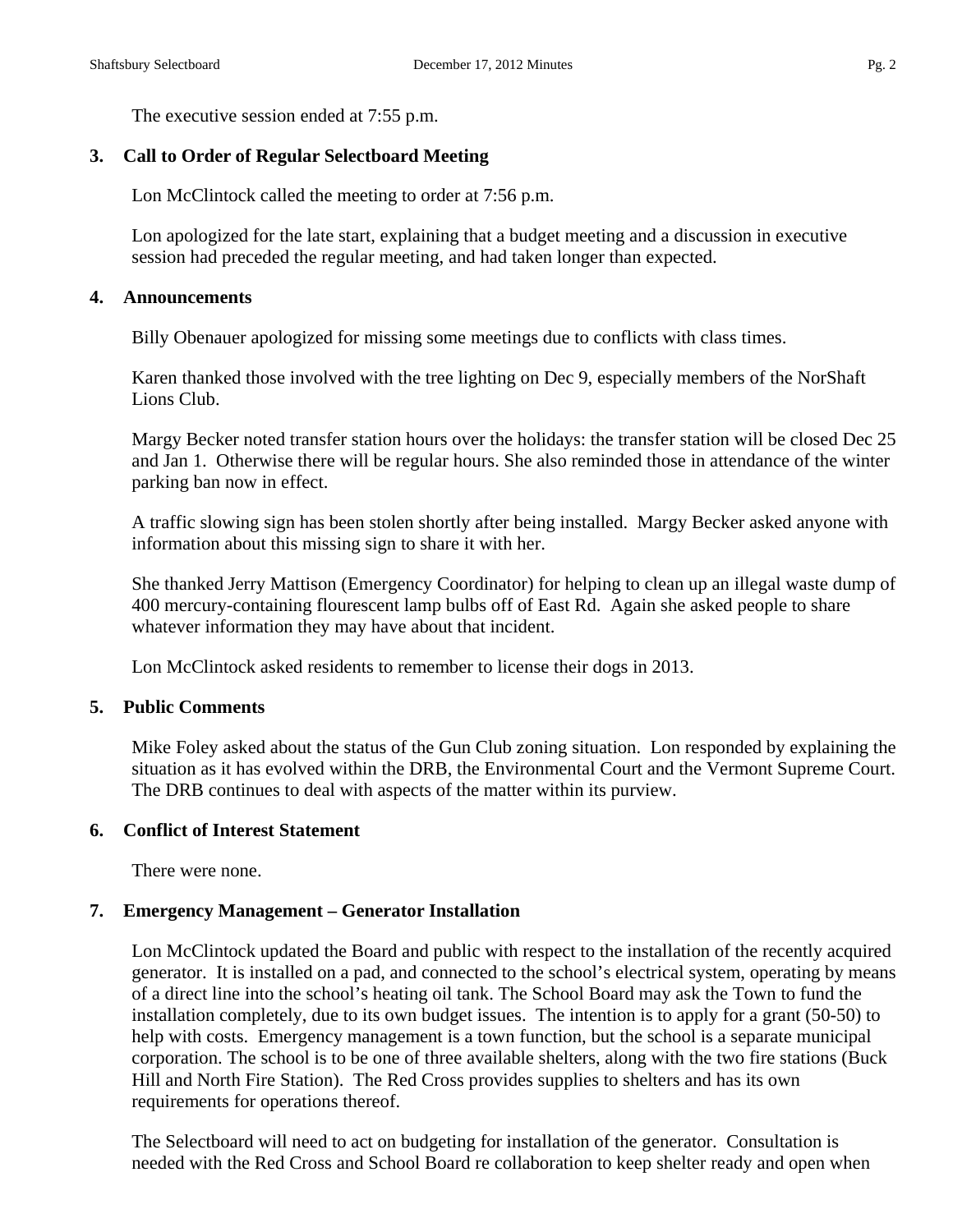needed. Pownal has an existing agreement that may serve as a model. Billy Obenauer will investigate. Lon McClintock will try to arrange a meeting with the Red Cross and School Board representatives.

## **8. New Town Garage: Engineering Design Services - Contract Award**

Four bids were opened; three firms have been interviewed.

The bids are in two parts: 2

a) base engineering and design services and cost estimate through 20% plans; b) Option  $A =$  other services required to complete construction;

Keefe and Wesner: Base bid, \$19,000; Option A, \$70,000; Total bid of \$89,000

Cross Consulting: Base bid, \$17,800; Option A, \$80,300; Total bid of \$98,1000

MSK Engineering: Base bid, \$15,000; Option A, 72,500; Total bid of \$87,500.

## **Motion. To award the base contract for engineering and design services and cost estimate for the new town garage to MSK Engineering in the amount of \$15,000. Moved by Karen Mellinger; seconded by Billy Obenauer. Carried, 4-0-0.**

## **9. Curb Cut ordinance – 3rd reading**

Craig Bruder said that the proposed ordinance seems to be in line with the recent discussions at the Selectboard level. A few details were examined; Lon McClintock summarized the changes, which make the Zoning Administrator and the Road Foreman the main town officials involved in curb cut applications. Karen Mellinger raised concern about the requirement that drives from a paved road be paved to a length of twenty feet. There is a need to check standards on this matter. Another reading will be on the agenda at the next regular meeting with the intention of ordinance adoption.

## **10. Town Administrator's Report**

a) Rte. 7A Intersection

A group of parents wants to make the intersection at Church St/Buck Hill Rd and Rte 7A safer in whatever way is possible. VTrans has grants available for studies of situations like this. A meeting is scheduled to learn more about the grant application process.

b) Website

The current website is maintained by a volunteer; some study has been undertaken re needed improvements. Margy Becker suggested that there is a need for some consulting work at this point. Billy Obenauer and Margy Becker will pursue leads.

c) Zoning Bylaw Amendments – Open Space Subdivision

Margy Becker noted that there is a need to return to this discussion; the next step was to be consultation with the town attorney.

d) VSP – Neighborhood watch – schedule special meeting